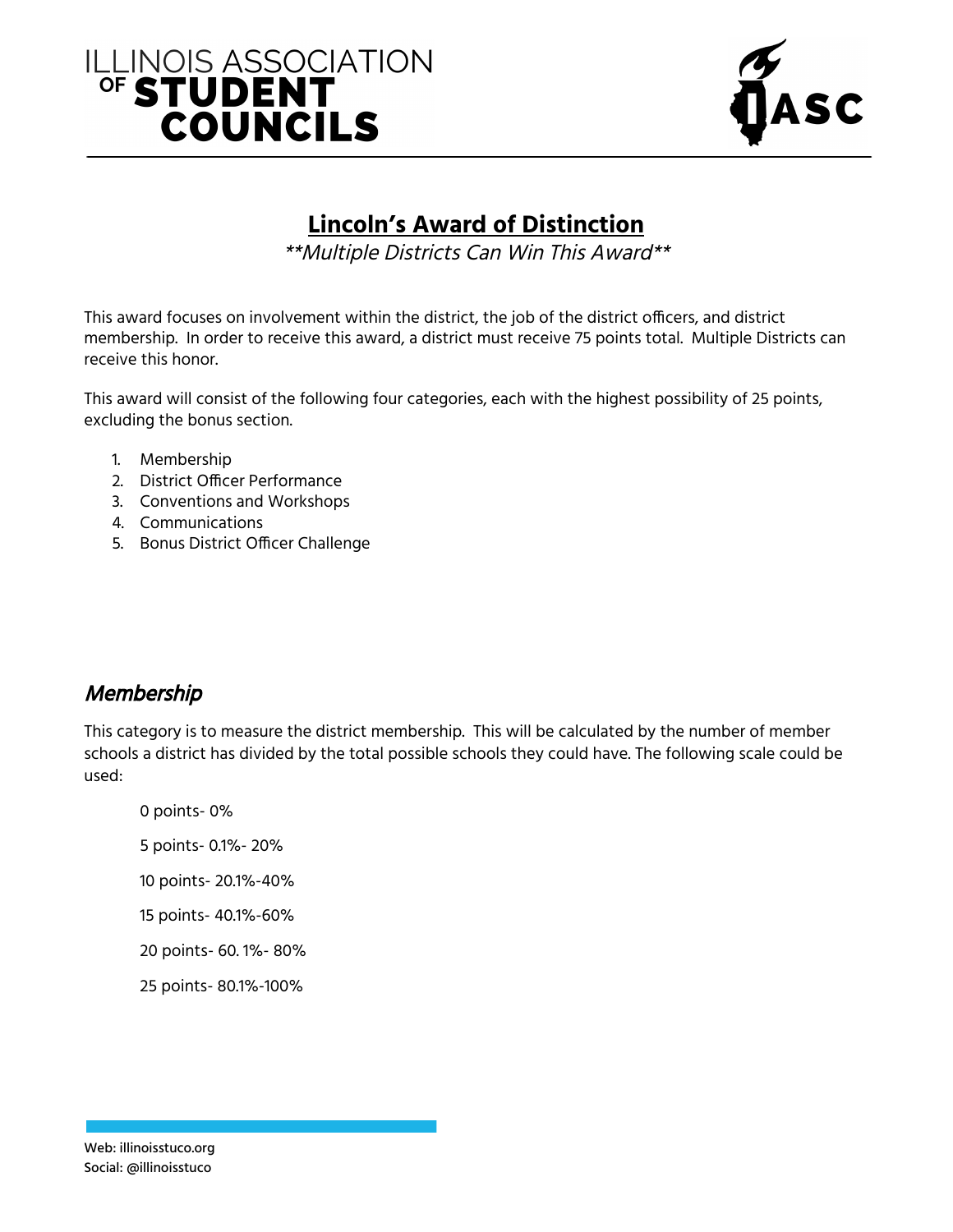#### District Officer Performance

This category will measure how well the District Officer carried out their duties. Each submission is **5 points** - making a total of 25 points, if all submitted.

- President: The District President followed through with a District Service Project o Evidence: Copy of certificate given and a list of schools who participated
- Vice President: The District Vice President Submitted a District Evaluation Form o Evidence: Evaluation form submitted
- Secretary: The District Secretary took minutes at every Executive Board Meeting o Evidence: Email me the minutes as an attachment
- Liaison: The District Liaison attended an IASC Executive Board Meeting and gave a report o Evidence: Look back at previous meeting minutes for the list of guests
- Treasurer/Membership Director: The Treasurer/Membership Director sent a certificate to District Member schools
	- o Evidence: Email me the certificate that they sent to the schools

#### Conventions and Workshops

- I. Hosted a District Convention and will measure the attendance of member schools at convention
	- a. 0 pts 0%
	- b. 5 pts 1% to 25%
	- c. 10 pts 50% to 75%
	- d. 15 pts- 75%-100%
- II. Hosted a Workshop and will measure the attendance of member schools at the workshop  $(ff)$ multiple workshops are hosted, please provide attendance of the workshop with the largest attendance)
	- a. 0 pts 0%
	- b. 5 pts 1% to 50%
	- c. 10 pts 50% to 100%

#### Communications

- I. Has an Up-to-Date Social Media (Instagram, Facebook, Twitter) (9 points)
	- a. containing current photos (2 points)
	- b. information on district officers (2 points)
	- c. link to district website (2 points).
- II. A school within the district or the district officers submit an article to the reporter (5 points)
- III. Any district officer that attended 2 or more State Board Meetings (5 points)

#### Bonus: District Officer Challenge (Up to four extra points)

If an officer directly contacts a nonmember school, they will get 1 point. If the school then becomes a member, they will receive a total of 2 points.

If an officer directly contacts an inactive member school, they will get 1 point.

If the school then came to a workshop that they did not attend last year, they receive a total of 2 points.

#### **Please complete all items and email to President Claire Jackson at [president@illinoisstuco.org](mailto:president@illinoisstuco.org) by Friday, April 8, 2022.**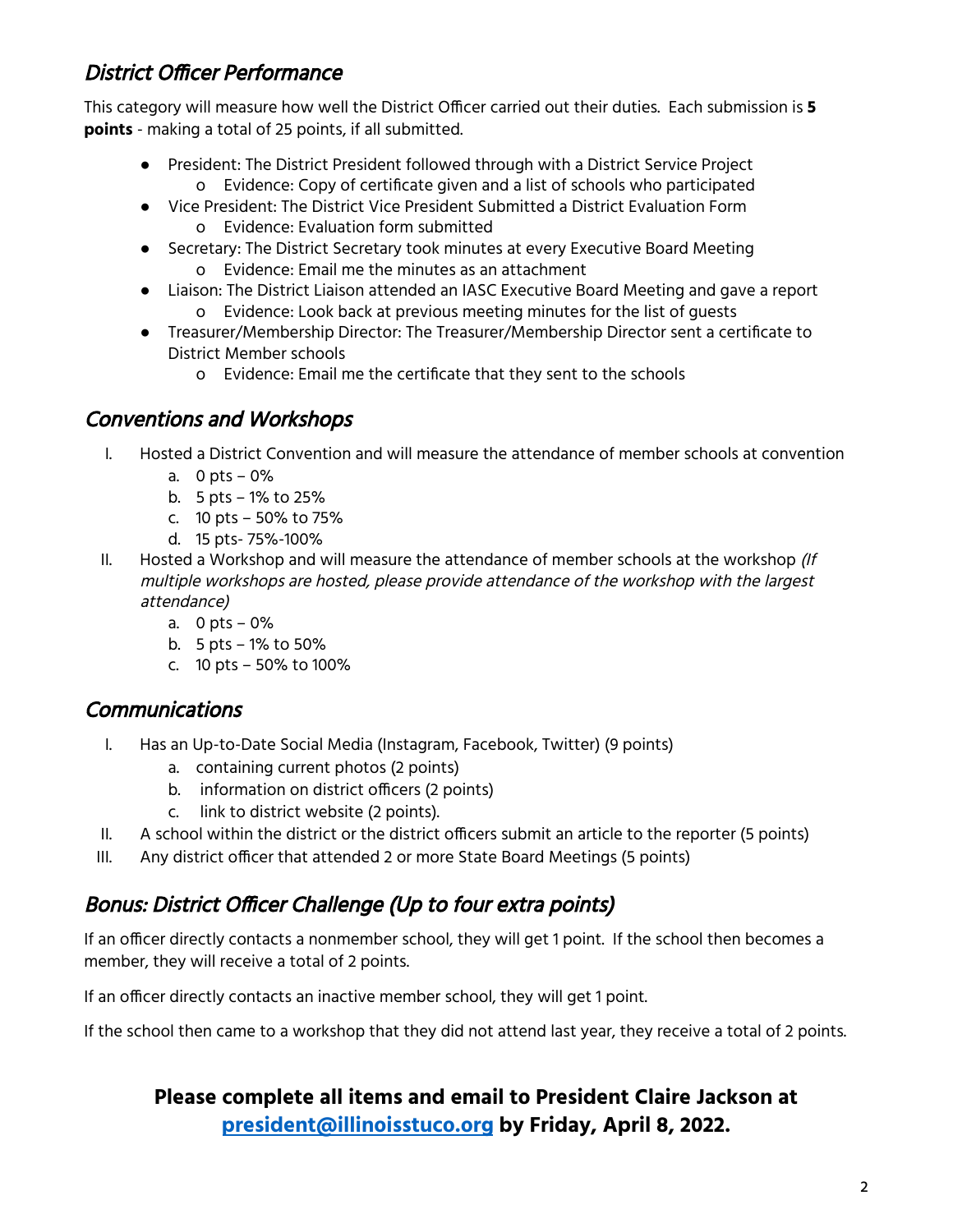## **Lincoln's Award of Distinction**

| <b>Membership</b>           | <b>District Officer</b><br><b>Performance</b>                       | <b>Conventions and</b><br><b>Workshops</b>                                | <b>Social Media</b>                                               |
|-----------------------------|---------------------------------------------------------------------|---------------------------------------------------------------------------|-------------------------------------------------------------------|
| $0\%$<br>$\frac{-1}{0}$     | President<br><b>Completed District</b><br>Service Project<br>/5     | <b>District</b><br>Convention<br>Attendance<br>1%-25%<br>$-$ /5           | Has a Social Media<br>$\frac{-}{9}$                               |
| $0.1\% - 20\%$<br>$-$ /5    | <b>Vice President</b><br>submitted District<br>Evaluation<br>$-$ /5 | <b>District</b><br>Convention<br>Attendance<br>50%-75%<br>$-$ /10         | <b>Current Photos</b><br>$\frac{-1}{2}$                           |
| 20.1%-40%<br>$\frac{1}{10}$ | Secretary's<br><b>Minutes</b><br>$-$ /5                             | <b>District</b><br>Convention<br>Attendance<br>75%-100%<br>$\frac{1}{15}$ | <b>Current Officer</b><br>Information<br>$\frac{1}{2}$            |
| 40.1-60%<br>$ /15$          | Liaison attended<br>Board meeting<br>and gave a report<br>/5        | Workshop<br>Attendance<br>1%-50%<br>$-$ /5                                | Link to District<br>Website<br>$\frac{-}{2}$                      |
| 60.1%-80%<br>$-$ /20        | Treasurer/MD<br>Certificate for<br>member schools<br>/5             | Workshop<br>Attendance<br>50%-100%<br>1/10                                | Any district officer<br>that attended 2 or<br>more meetings<br>/5 |
| 80.1%-100%<br>/25           |                                                                     |                                                                           | Reporter<br>Submission<br>/5                                      |
| /25 pts.                    | /25 pts.                                                            | /25 pts.                                                                  | /25 pts.                                                          |

**+ \_\_\_\_** for any bonus points received

**Total \_\_\_/100 pts.** \*75 points needed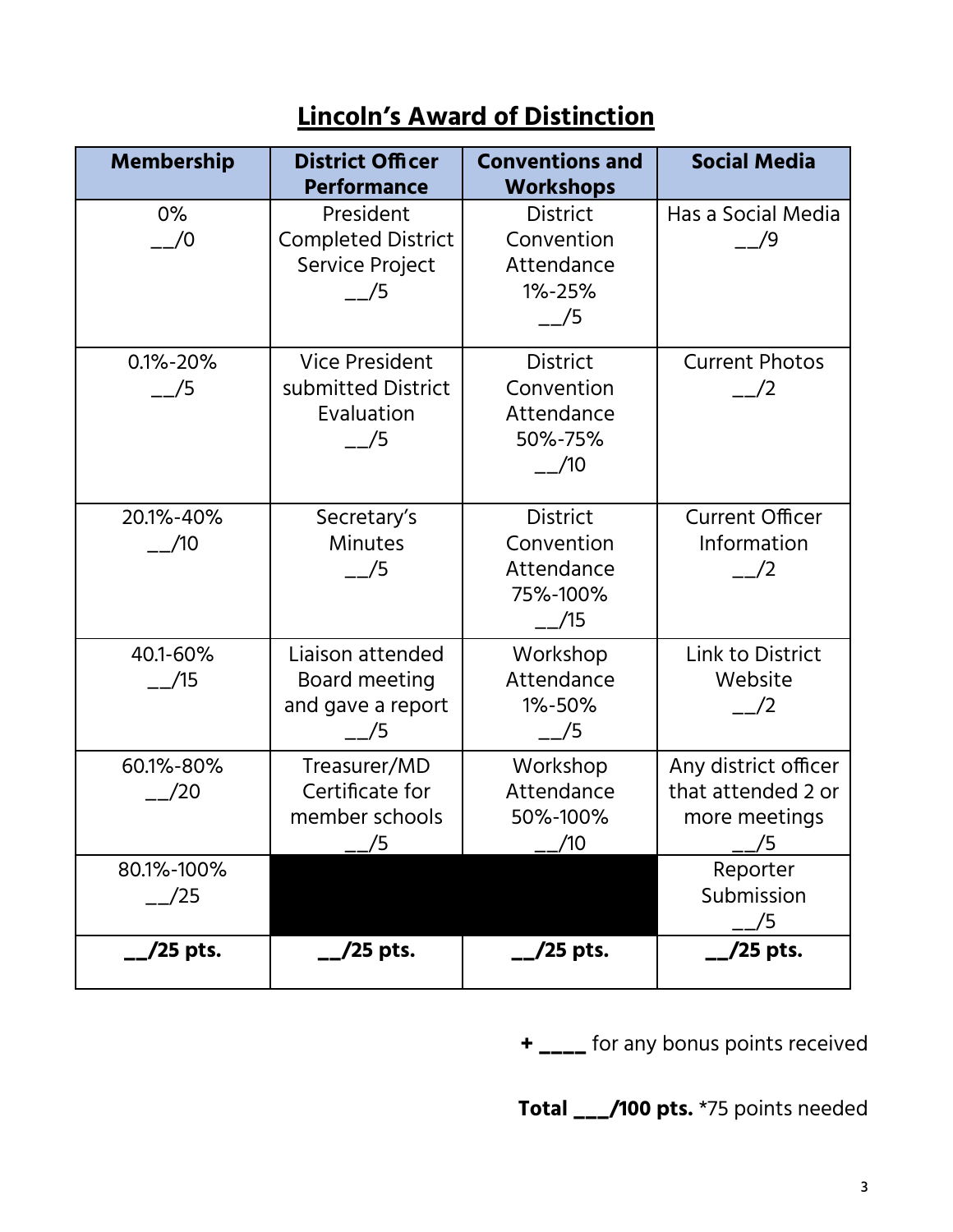#### **District Evaluation Form 2021-2022**

Please explain the events that your district did this year. Would you do anything different? How was the participation? Which event was the most successful and why?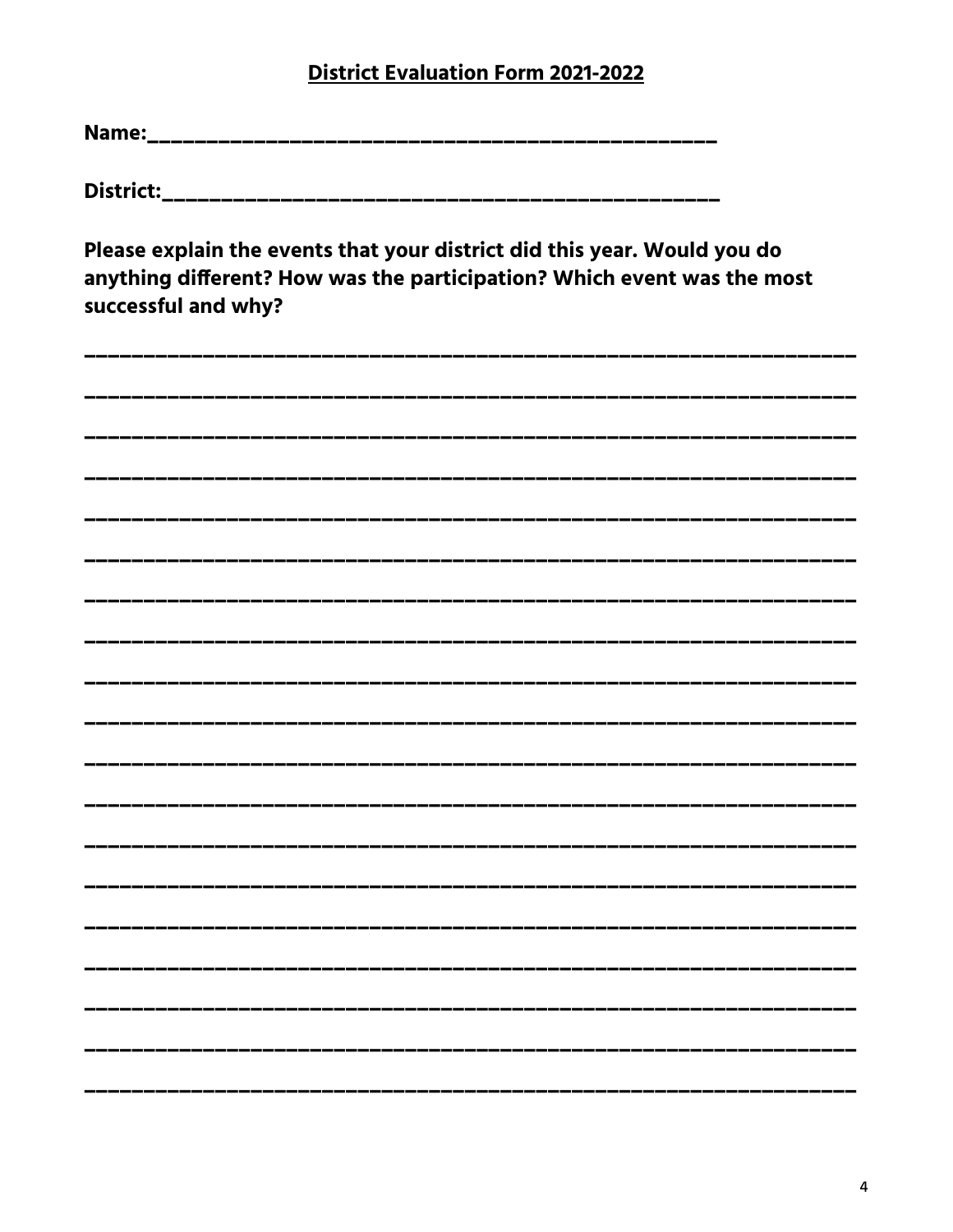What challenges did your district encounter? How did you overcome them? What did the officers learn?

| ______________________            |                                                                       |  |
|-----------------------------------|-----------------------------------------------------------------------|--|
|                                   |                                                                       |  |
| accomplishment during their term? | What is one thing you are most proud of? What is the board's greatest |  |
|                                   |                                                                       |  |
|                                   |                                                                       |  |
|                                   |                                                                       |  |
|                                   |                                                                       |  |
|                                   |                                                                       |  |
|                                   |                                                                       |  |
|                                   |                                                                       |  |
|                                   |                                                                       |  |
|                                   |                                                                       |  |
|                                   |                                                                       |  |
|                                   |                                                                       |  |
|                                   |                                                                       |  |
|                                   |                                                                       |  |
|                                   |                                                                       |  |
|                                   |                                                                       |  |
|                                   |                                                                       |  |
|                                   |                                                                       |  |
|                                   |                                                                       |  |
|                                   |                                                                       |  |
|                                   |                                                                       |  |